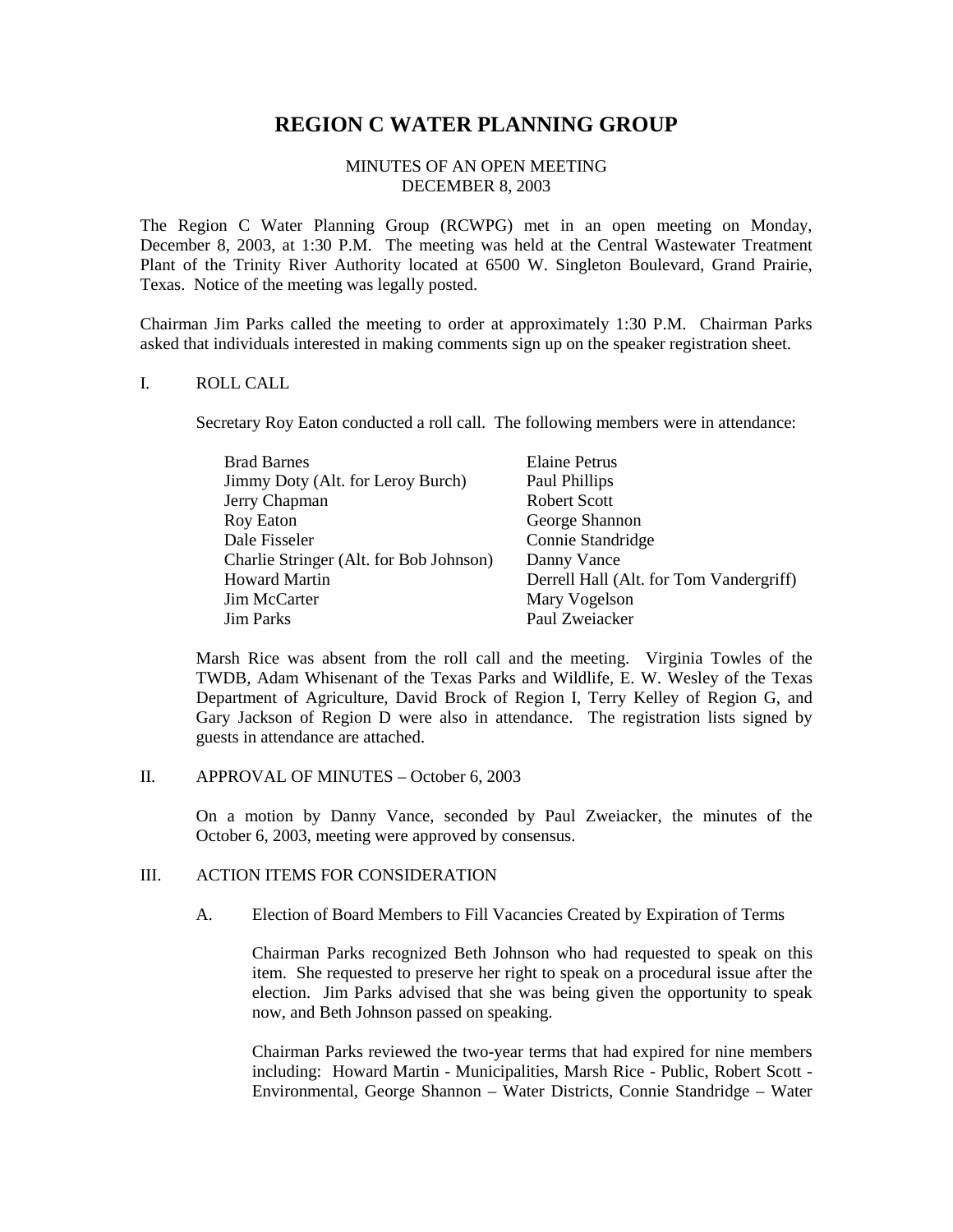Utilities, Danny Vance – River Authorities, and Paul Zweiacker – Electric Generating Utilities, Tom Vandergriff – Counties, and Leroy Burch - Industry.

Secretary Roy Eaton advised that the following members had asked to be considered for reappointment: Howard Martin, Marsh Rice, Robert Scott, George Shannon, Connie Standridge, Danny Vance, and Paul Zweiacker. Mr. Eaton advised that Tom Vandergriff and Leroy Burch had asked not to be considered for reappointment. Mr. Eaton advised that the following nominations had been received:

Counties – Judge Derrell Hall, Fannin County; G. K. Maenius, Tarrant County Administrator; Judge Linda Grant, Freestone County

Industry – Jimmy Doty, Director of Sales, Hanson Pipe and Products; Russell Laughlin, Vice President of Linear Development, Hillwood Development Corporation; Cathy Wimberly Williams, President of Enviro Custom Homes in Dallas; Donald W. Callaway, Environmental Engineer, Johnson & Johnson Wound Management.

Public – Marsh Rice, incumbent; Russell Jewert, retired; Dr. Thomas W. LaPoint, Professor of Biological Sciences and the Institute of Applied Sciences, University of North Texas; Donald W. Callaway, Environmental Engineering, Johnson & Johnson Wound Management.

Mr. Eaton advised that resumes of the nominees had been provided to RCWPG members, and advised that according to the Bylaws, Article VI, Section 2., "Selection of any voting member must be approved by two-thirds (2/3) of the voting members."

Chairman Parks asked for any additional nominees from the RCWPG membership. No nominations were made. Chairman Parks asked for any additional nominees from the public. No nominations were made.

Elaine Petrus made the motion to elect the members that had asked to be considered for reappointment and were running unopposed by acclamation. Jim McCarter seconded the motion, which was approved by a unanimous vote.

Before the voting began on the interest categories that had more than one nominee, Chairman Parks reviewed the Bylaws related to election of voting members. Chairman Parks advised that selection of a voting member must be approved by two-thirds (2/3) of the voting members. With 18 members present on this date, that would require 12 votes. Chairman Parks advised that if voting resulted in no nominee receiving two-thirds (2/3), or 12, of the votes cast, the voting would continue by the RCWPG by considering the two nominees that received the most votes until such time that one nominee receives two-thirds (2/3), or 12, of the votes cast. Chairman Parks advised that the votes would be taken by a show of hands. He requested that hands remained held high until such time the vote count could be confirmed. Chairman Parks asked for any questions regarding the election from the Board members. None were received.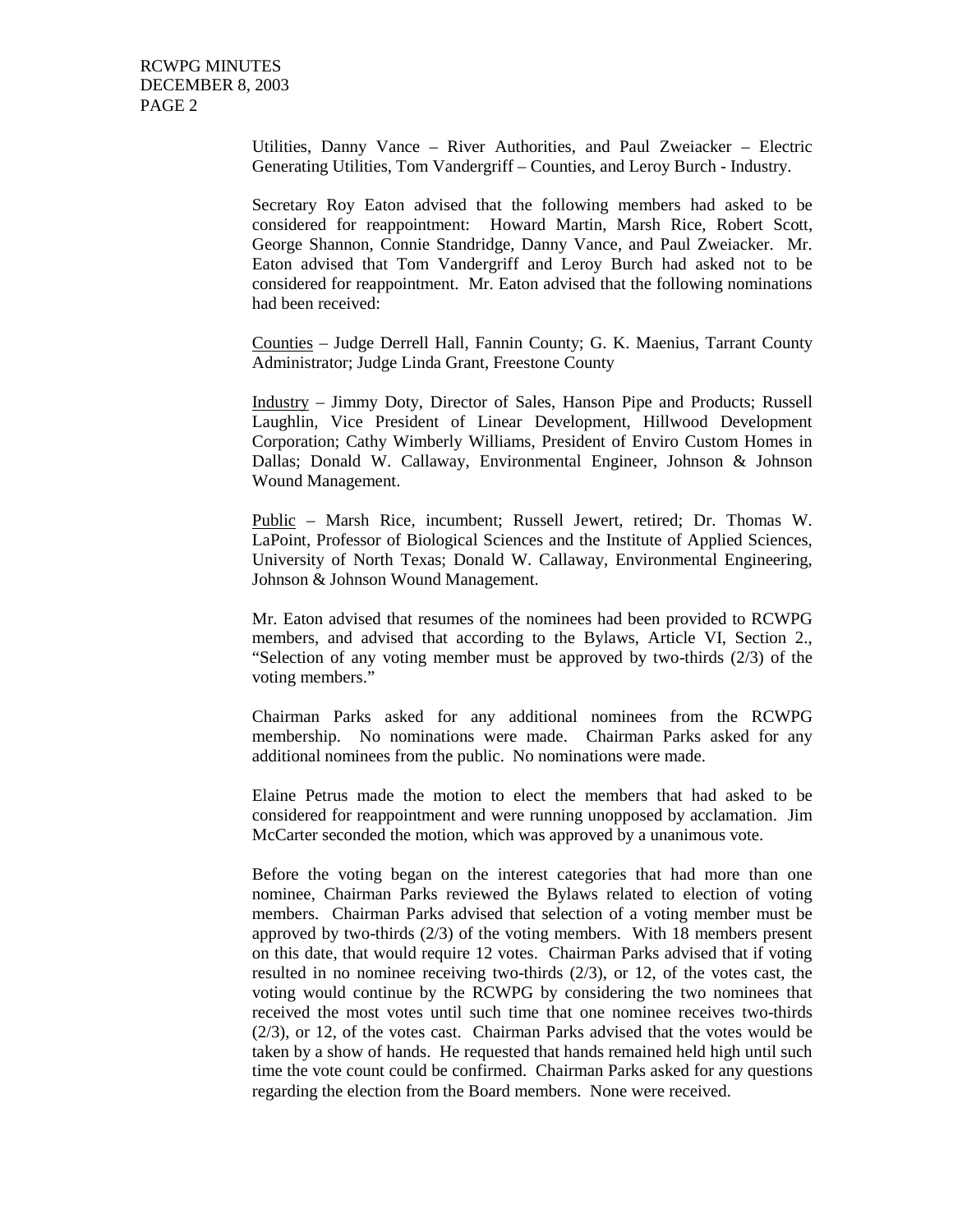Nominees representing the public were considered for election and the results were as follows:

| <b>Nominee</b>        | <b>Number of Votes</b> |
|-----------------------|------------------------|
| Marsh Rice            |                        |
| Don Callaway          |                        |
| Russell Jewert        |                        |
| Dr. Thomas W. LaPoint |                        |

By receiving two-thirds (2/3) of the votes cast, Marsh Rice was elected by the RCWPG as a voting member to represent the public.

Nominees representing counties were considered for election and the results were as follows:

| <b>Nominee</b>     | <b>Number of Votes</b> |
|--------------------|------------------------|
| Judge Derrell Hall |                        |
| Judge Linda Grant  |                        |
| G. K. Maenius      |                        |

The voting continued between the top two nominees with the results as follows:

| <b>Nominee</b>     | <b>Number of Votes</b> |
|--------------------|------------------------|
| Judge Derrell Hall |                        |
| G. K. Maenius      |                        |

| <b>Nominee</b>     | <b>Number of Votes</b> |
|--------------------|------------------------|
| Judge Derrell Hall |                        |
| G. K. Maenius      | 10                     |

| <b>Nominee</b>     | <b>Number of Votes</b> |
|--------------------|------------------------|
| Judge Derrell Hall |                        |
| G. K. Maenius      | 10                     |

| <b>Nominee</b>     | <b>Number of Votes</b> |
|--------------------|------------------------|
| Judge Derrell Hall |                        |
| G. K. Maenius      | 10                     |

Judge Derrell Hall offered to serve as an alternate to G. K. Maenius to move the voting along. George Shannon indicated that he felt Mr. Maenius would be agreeable to Judge Hall serving as his alternate. The final vote on the county representative was as follows:

| <b>Nominee</b>     | <b>Number of Votes</b> |
|--------------------|------------------------|
| Judge Derrell Hall |                        |
| G. K. Maenius      |                        |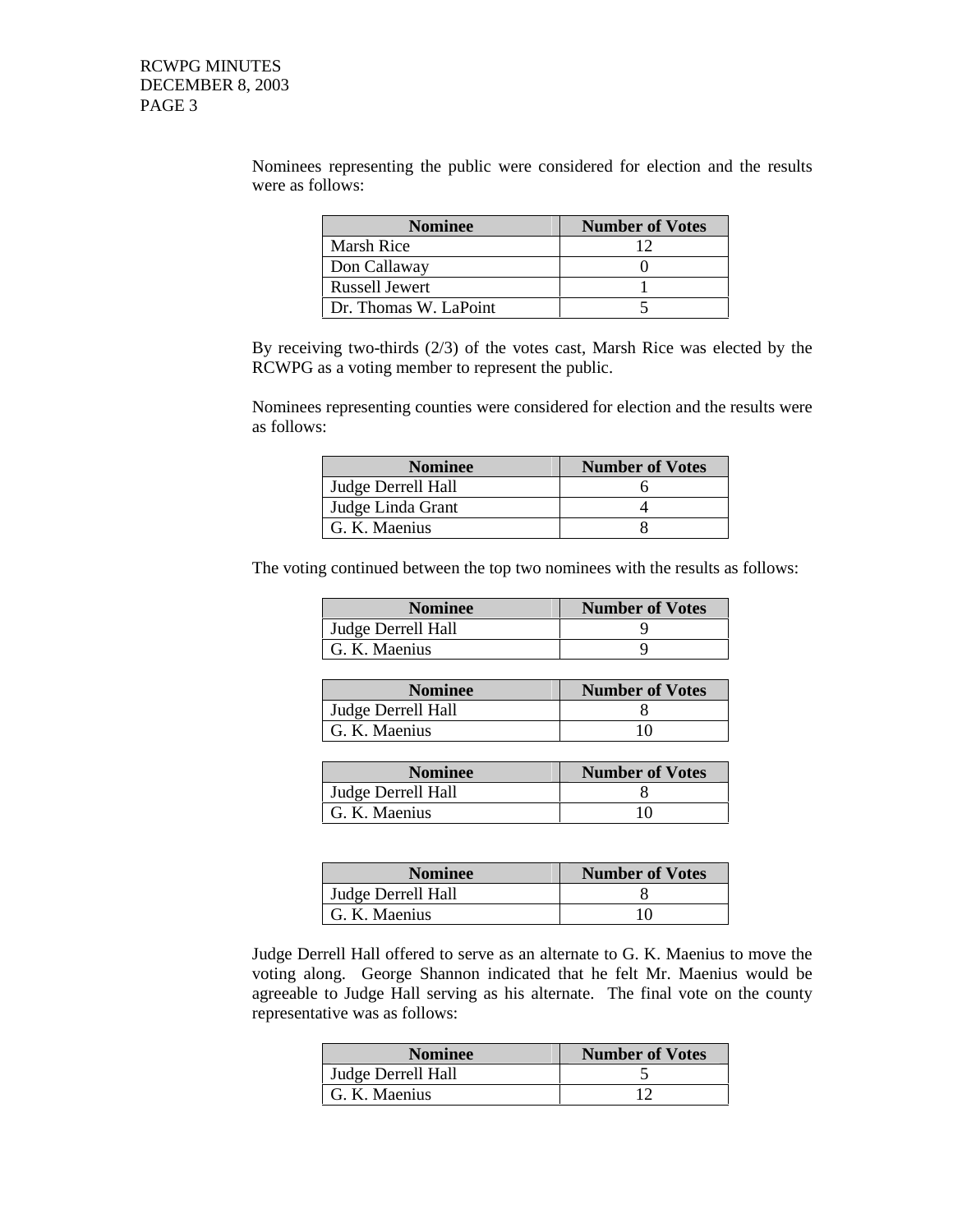By receiving two-thirds (2/3) of the votes cast, G. K. Maenius was elected by the RCWPG as a voting member to represent counties.

Nominees representing industry were considered for election and the results were as follows:

| <b>Nominee</b>          | <b>Number of Votes</b> |
|-------------------------|------------------------|
| <b>Jimmy Doty</b>       |                        |
| Don Callaway            |                        |
| Russell Laughlin        |                        |
| Cathy Wimberly Williams |                        |

The voting continued between the top two nominees with the results as follows:

| <b>Nominee</b>    | <b>Number of Votes</b> |
|-------------------|------------------------|
| <b>Jimmy Doty</b> |                        |
| Russell Laughlin  | l ( )                  |

| <b>Nominee</b>    | <b>Number of Votes</b> |
|-------------------|------------------------|
| <b>Jimmy Doty</b> |                        |
| Russell Laughlin  |                        |

One member failed to vote.

| <b>Nominee</b>    | <b>Number of Votes</b> |
|-------------------|------------------------|
| <b>Jimmy Doty</b> |                        |
| Russell Laughlin  |                        |

By receiving two-thirds (2/3) of the votes cast, Russell Laughlin was elected by the RCWPG as a voting member to represent industry.

Beth Johnson requested to speak. Ms. Johnson questioned the election process and referenced minutes from the March 31, 1998, meeting, regarding the election process of George Shannon, which required two-thirds (2/3) of the voting members, not voting members present.

Chairman Parks advised that he was not the Chairman in 1998 and his interpretation of the Bylaws regarding elections were as followed today, which required two-thirds (2/3) majority vote of the voting members present.

A question followed regarding recording votes of each specific RCWPG member. It was the consensus of the RCWPG that correct procedure was followed during the election and that it was not necessary to record specific votes of each RCWPG member. The procedure followed is consistent with elections held by other regional water planning groups as well as by other governing bodies.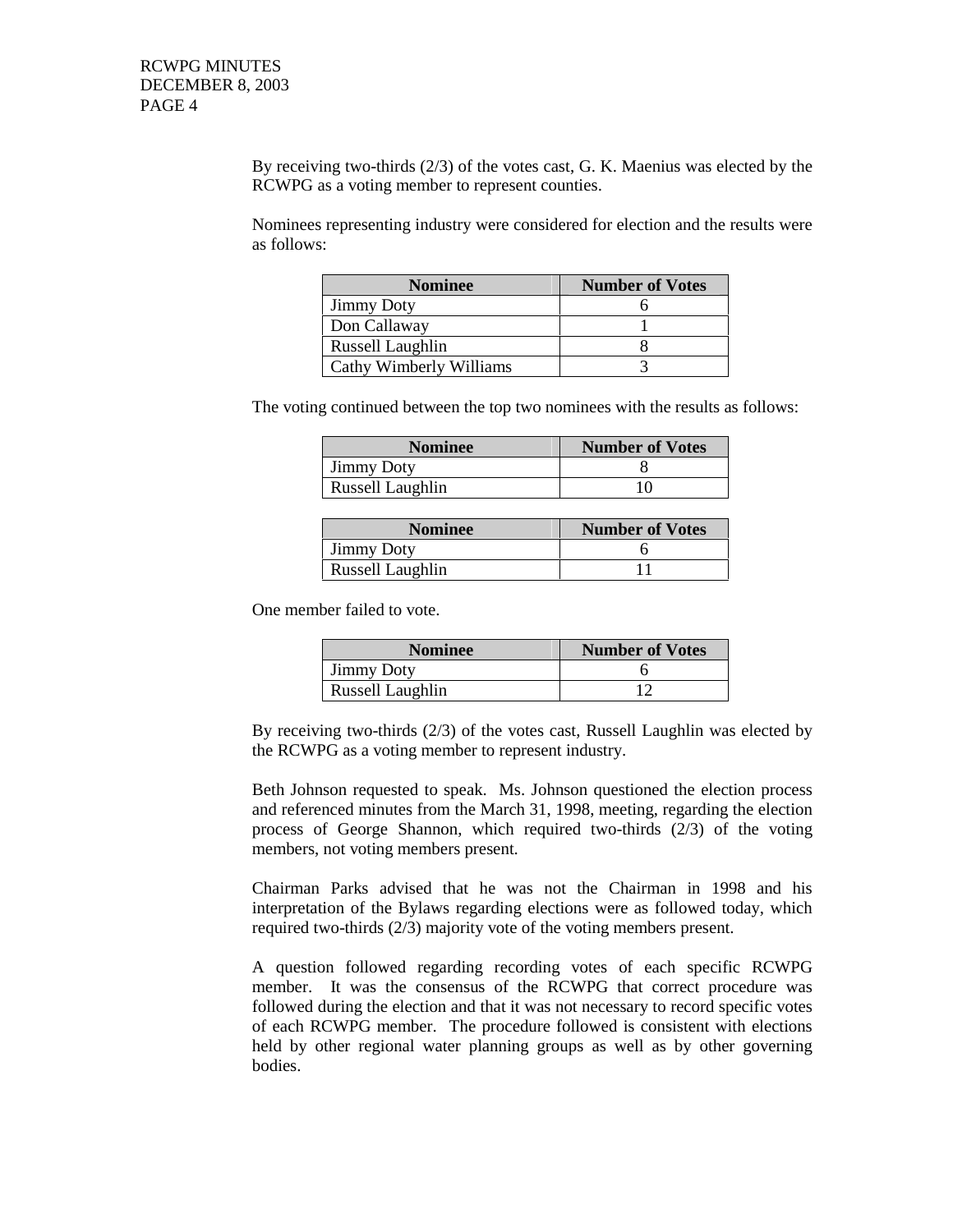Robert Scott advised that he felt it was important to have a representative on the planning group that represented academia. He thought the RCWPG might consider this in the future.

B. Approve Appointments of Liaisons to Other Regional Planning Groups

It was recommended that the following individuals be appointed as liaisons to represent Region C with other regional planning groups:

| <b>Region</b> | Liaison           |
|---------------|-------------------|
| Region B      | Jerry Chapman     |
| Region D      | Mike Rickman      |
| Region G      | Paul Zweiacker    |
| Region H      | Danny Vance       |
| Region I      | Connie Standridge |

These individuals were appointed by consensus as liaisons to represent Region C with other regional planning groups.

C. Adopt Resolution No. 03-1 Appointing Executive Committee to Develop Slate of Officers for 2004

On a motion by Jim McCarter, seconded by Danny Vance, the RCWPG unanimously adopted Resolution No. 03-1 appointing an Executive Committee consisting of Jim Parks, Chairman; Bob Johnson, Vice Chairman; Roy Eaton, Secretary, and two members at large – Elaine Petrus and Brad Barnes, to serve on the Executive Committee to develop a slate of officers for 2004. The Executive Committee shall recommend a slate of officers for 2004 to the RCWPG at their next regularly scheduled meeting.

D. Consideration of Return Flows in Water Availability Analysis

Stephanie Griffin discussed Brazos G's letter to the TWDB regarding return flows. Currently, TWDB requires water availability with no return flows. TWDB may consider indirect reuse of return flows as management strategies on a case-by-case basis. The consultant reviewed the importance of reuse to Region C. It was suggested that Region C draft a letter to TWDB on this issue.

The consultant advised that the TPWD report on Instream Flows was available for review at TPWD's website. Freese and Nichols will be commenting on the report. It was requested that the RCWPG members submit any comments on the report to Tom Gooch by December 15, 2003.

Jim McCarter made a motion to table this item until after the TWDB makes its presentation on Instream Flow Analysis at the February 2004 RCWPG meeting. Danny Vance seconded the motion, which was approved by consensus.

### IV. DISCUSSION ITEMS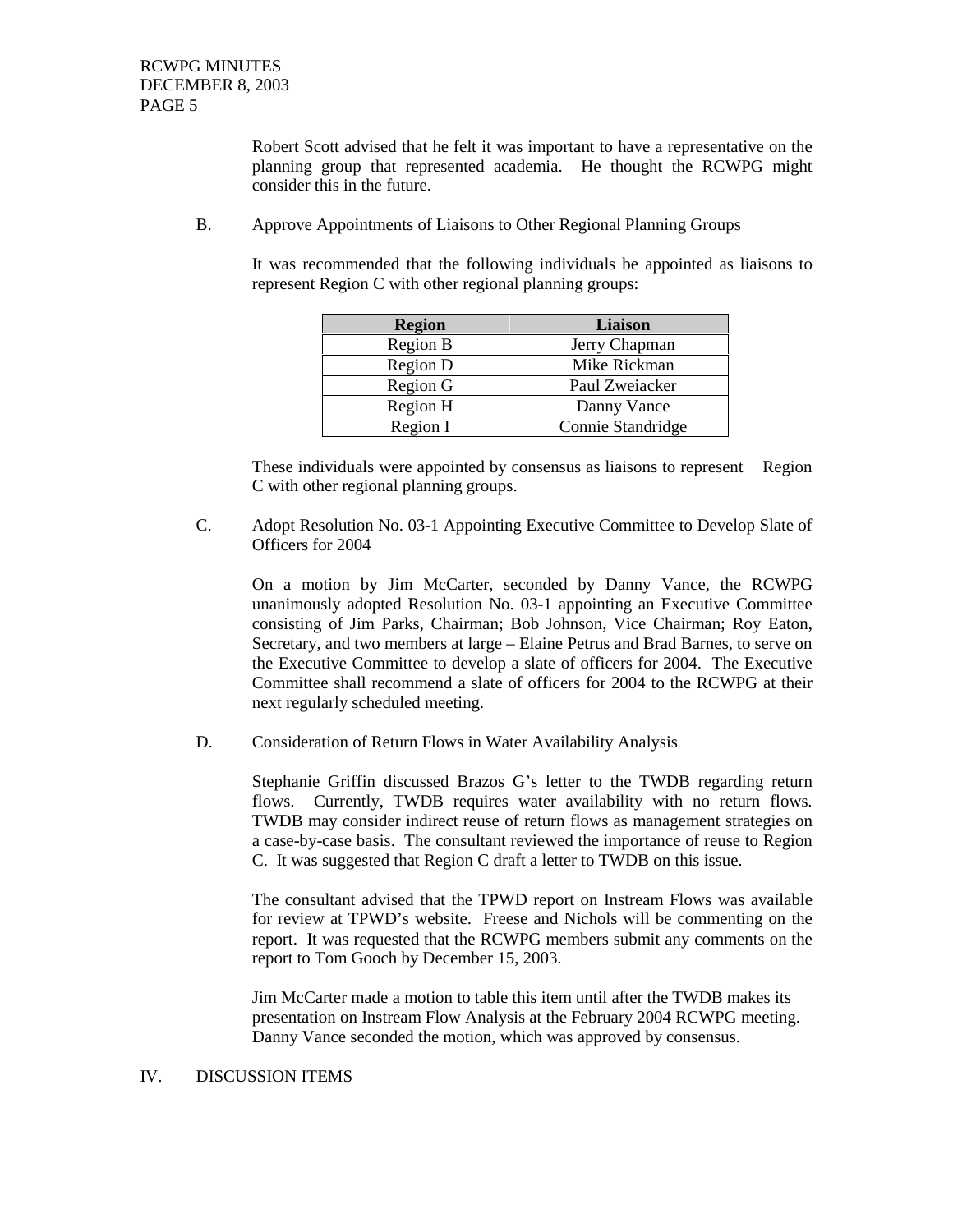A. Status of Water Needs Projections

The consultants advised that TWDB had approved Region C's water needs projections with one exception to entities split between regions. The TWDB took the GPCD from the region with the largest population. This will have a minimal impact on Region C water needs.

B. Status of Amendments

The consultants advised that Anna and Athens amendments to the 2001 Region C Water Plan were approved by the TWDB in August and September 2003. The Anna and Athens amendments to the 2002 State Water Plan were approved by the TWDB in November 2003.

C. Update on Task 3 – Current Water Supplies

The consultants gave an update on Task  $3$  – Current Water Supplies. This information should be summarized and sent out to the WUGs in early 2004.

D. Supplemental Funding

The consultants advised that the TWDB had released a memo on December 2, 2003, regarding supplemental funding indicating \$1.6 million was available. The RWPG's proposals are due to the TWDB by April 1, 2004. Potential projects for Region C were discussed.

E. Water Conservation Activities

The consultants gave an update on the neighborhood study.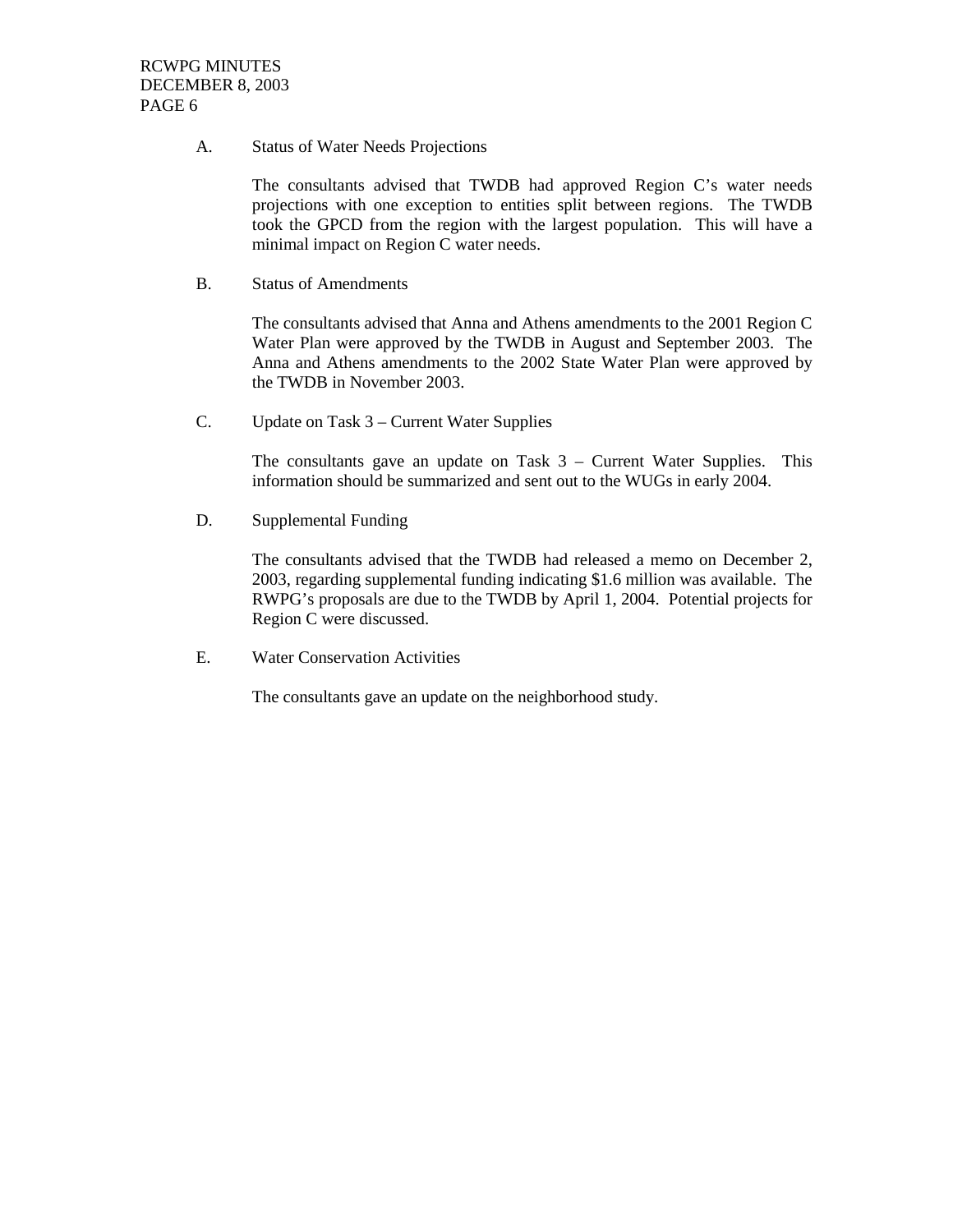F. Process to Screen Water Management Strategies

The consultants presented information on the process of screening water management strategies. Comments should be sent to Tom Gooch by January 9, 2004. The consultants will finalize and seek approval of screening process at the next RCWPG meeting.

G. Potential Unique Stream Segments

The consultants presented information on potential unique screen segment designation. The impact of designating unique screen segments still needs clarification. Adam Whisenant of the TPWD indicated he would try to obtain clarification. Mary Vogelson suggested we reactivate the committee that studies this issue during the last planning cycle.

H. Status of Quarterly Newsletter

Gail Cooksey advised the RCWPG that the Fourth Quarter newsletter was delayed due to budget constraints. This newsletter is scheduled for February 2004. Articles to be included in the next newsletter included were discussed.

I. Summary of Speaker Comments and Speaker Handouts to RCWPG

No public comments were made nor were any handouts provided at the October 6, 2003, RCWPG meeting.

J. Update on Overall Status and Next Steps

The consultants gave an update on the overall status and next steps which included the following:

- Complete Task 3 by mid-January (except for that portion relying on the results of the GAM)
- Draft scope of work for supplemental funding
- Continue water conservation studies
- Prepare upcoming newsletter

#### V. OTHER DISCUSSION

- A. Updates from the Chair
	- 1. Update on Statewide Water Conservation Task Force

Chairman Parks updated the RCWPG on the TWDB Water Conservation Task Force. He advised that three subgroups had been created including municipal, agricultural, and industrial. The next meeting will be held January 26, 2004.

B. Confirm Date and Location of Next Meeting